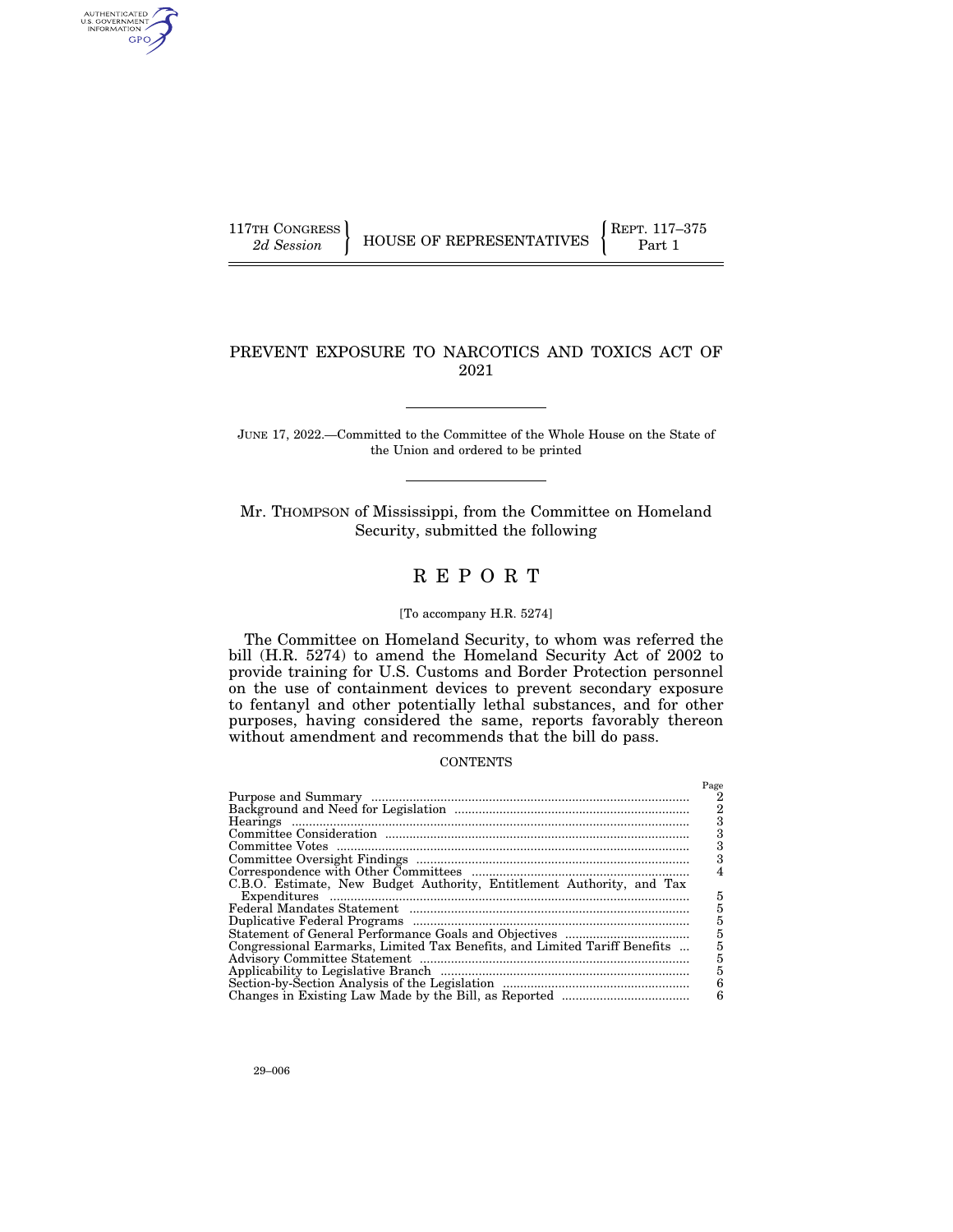#### PURPOSE AND SUMMARY

H.R. 5274, the ''Prevent Exposure to Narcotics and Toxics Act of 2021'' amends the Homeland Security Act of 2002 to provide training for U.S. Customs and Border Protection (CBP) personnel on the use of containment devices to reduce exposure to fentanyl and other potentially lethal substances when engaged in inspections and other border security-related activities. The legislation also ensures the availability of containment devices for CBP personnel at risk of accidental exposure to synthetic opioids in the course of carrying out their official duties.

#### BACKGROUND AND NEED FOR LEGISLATION

The opioid epidemic is a national challenge that has taken thousands of American lives. Overdose deaths have been rising throughout the COVID–19 pandemic, with the Centers for Disease Control and Prevention (CDC) estimating that 107,622 drug overdose deaths occurred in 2021—an increase of nearly 15 percent from 2020. Between 2019 and 2020, overdose deaths rose by 30 percent. With most of these lethal drugs originate overseas, CBP prioritizes the interdiction and seizure of opioids and other illicit drugs at our borders, before they make their way into American communities. CBP estimates it interdicted 1.2 billion potential doses of fentanyl in Fiscal Year (FY) 2020 and 2.6 billion potential doses of fentanyl in FY 2021. While fentanyl is the most frequently seized synthetic opioid, CBP is also encountering fentanyl analogues and other synthetic opioids. In the first  $\vec{6}$  months of FY 2022, CBP encountered fentanyl and 29 of its analogues, as well as 50 unique synthetic opioids that are not from the fentanyl class.

In the course of carrying out their border inspections mission, CBP personnel are at high risk of exposure to harmful substances through inhalation, ingestion, and skin contact. Containment devices prevent exposure by creating a controlled, negative pressure environment to reduce exposure to hazardous substances. These devices bring a second layer of protection beyond personal protection equipment (PPE) and protect the lives of personnel interdicting toxics at our border.

In July 2019, the Department of Homeland Security's Office of Inspector General (OIG) issued a Management Alert entitled ''CBP Did Not Adequately Protect Employees from Possible Fentanyl Exposure'' (OIG–19–53) that identified a number of serious issues with CBP's preparations for accidental contact with synthetics, and recommended that CBP revise its training to include guidance on safely handling and storing fentanyl and other opioids. In response to the OIG Management Alert, the Committee advanced two measures that were enacted into law in the 116th Congress: the ''Synthetic Opioid Exposure Prevention and Training Act'' (Pub. L. 116– 260) and ''DHS Opioid Detection Resilience Act of 2019'' (Pub. L. 116–254).

H.R. 5274 builds upon those two prior laws by requiring CBP to provide training for its personnel on the use of containment devices to prevent accidental exposure to fentanyl and other potentially lethal substances. The legislation also requires CBP to ensure that containment devices are available to all CBP personnel at risk of accidental exposure to synthetic opioids.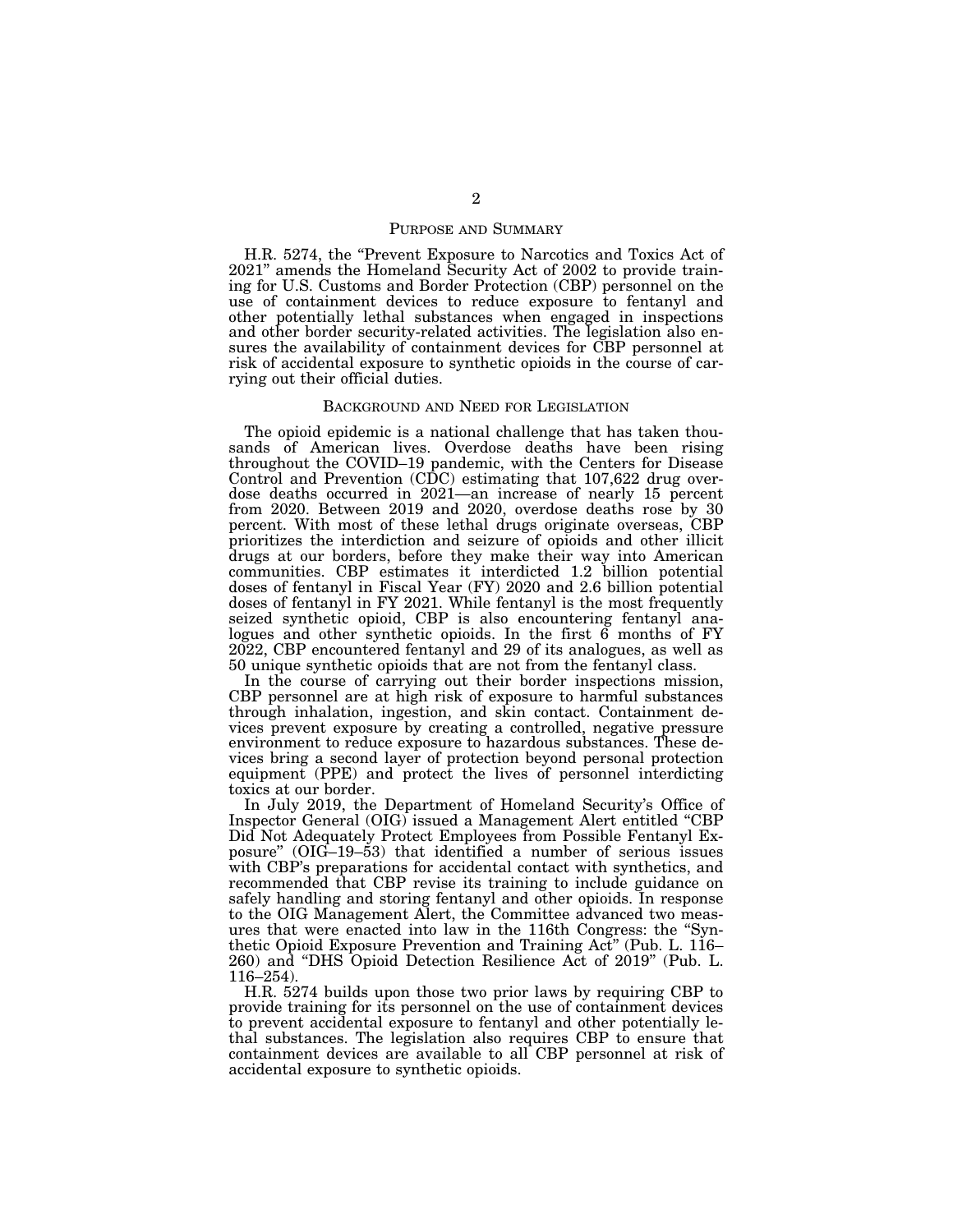# **HEARINGS**

For the purposes of clause  $3(c)(6)$  of rule XIII of the Rules of the House of Representatives, the following hearings were used to develop H.R. 5274:

• On May 18, 2022, the Committee held a hearing entitled ''Examining DHS's Efforts to Combat the Opioid Epidemic.'' The Committee received testimony from Mr. Brian Sulc, Executive Director, Transnational Organized Crime Mission Center, Office of Intelligence & Analysis, U.S. Department of Homeland Security; Mr. Pete Flores, Executive Assistant Commissioner, Office of Field Operations, U.S. Customs & Border Protection, U.S. Department of Homeland Security; and Mr. Steve Cagen, Assistant Director for Countering Transnational Organized Crime, Homeland Security Investigations, U.S. Immigration & Customs Enforcement, U.S. Department of Homeland Security.

In the 116th Congress, the Committee also held a relevant hearing:

• On July 25, 2019, the Committee held a hearing entitled ''Homeland Security Implications of the Opioid Crisis.'' The Committee received testimony from Sondra McCauley, Assistant Inspector General for Audits, Office of Inspector General, U.S. Department of Homeland Security; Bridget G. Brennan, Special Narcotics Prosecutor for the City of New York; Bryce Pardo, Associate Policy Researcher, RAND Corporation; and James Edward Hinson, Jr., Deputy Chief, Greensboro Police Department, Investigative Bureau Commander.

### COMMITTEE CONSIDERATION

The Committee met on May 19, 2022, a quorum being present, to consider H.R. 5274 and ordered the measure to be favorably reported to the House, without amendment, by voice vote.

#### COMMITTEE VOTES

Clause 3(b) of rule XIII requires the Committee to list the recorded votes on the motion to report legislation and amendments thereto.

No recorded votes were requested during consideration of H.R. 5274.

# COMMITTEE OVERSIGHT FINDINGS

In compliance with clause  $3(c)(1)$  of rule XIII, the Committee advises that the findings and recommendations of the Committee, based on oversight activities under clause  $2(b)(1)$  of rule X, are incorporated in the descriptive portions of this report.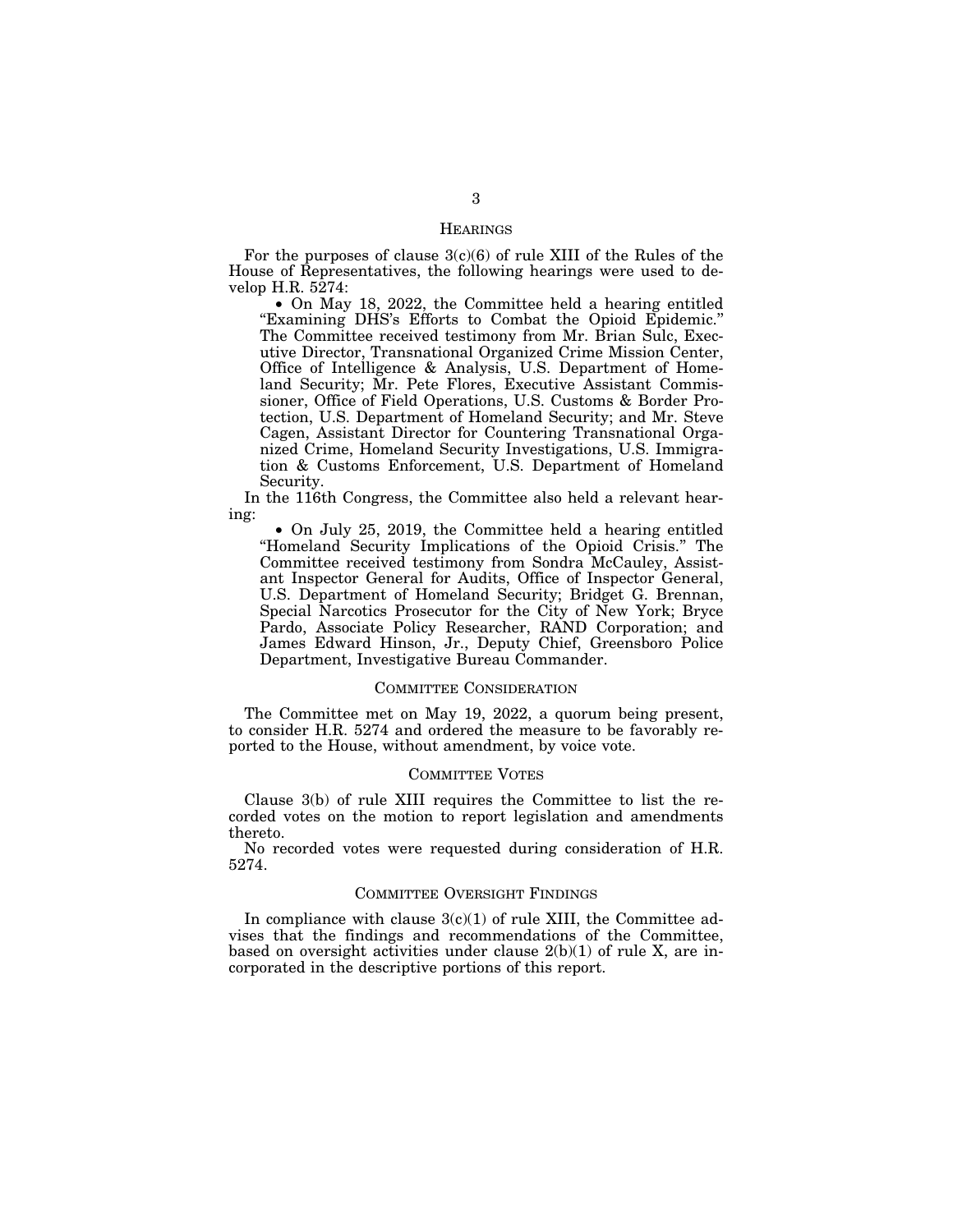# CORRESPONDENCE WITH OTHER COMMITTEES

HOUSE OF REPRESENTATIVES, COMMITTEE ON WAYS AND MEANS, *Washington, DC, June 17, 2022.* 

Hon. BENNIE G. THOMPSON,

*Chair, Committee on Homeland Security, House of Representatives, Washington, DC.* 

DEAR CHAIR THOMPSON: In recognition of the desire to expedite consideration of H.R. 5274, the "PREVENT Act of 2021", the Committee on Ways and Means agrees to waive formal consideration of the bill as to provisions that fall within the rule X jurisdiction of the Committee on Ways and Means.

The Committee on Ways and Means takes this action with the mutual understanding that we do not waive any jurisdiction over the subject matter contained in this or similar legislation, and the Committee will be appropriately consulted and involved as the bill or similar legislation moves forward so that we may address any remaining issues within our jurisdiction. The Committee also reserves the right to seek appointment of an appropriate number of conferees to any House-Senate conference involving this or similar legislation.

Finally, I would appreciate your response to this letter confirming this understanding and would ask that a copy of our exchange of letter on this matter be included in the *Congressional Record* during floor consideration of H.R. 5274.

Sincerely,

RICHARD E. NEAL, *Chair.* 

HOUSE OF REPRESENTATIVES, COMMITTEE ON HOMELAND SECURITY, *Washington, DC, June 17, 2022.* 

Hon. RICHARD E. NEAL,

*Chairman, Committee on Ways and Means, House of Representatives, Washington, DC.* 

DEAR CHAIRMAN NEAL: Thank you for your letter regarding H.R. 5274, the "PREVENT Act of 2021." I recognize that the Committee on Ways and Means has a jurisdictional interest in H.R. 5274, and I appreciate your effort to allow this bill to be considered on the House floor.

I concur with you that forgoing action on the bill does not in any way prejudice the Committee on Ways and Means with respect to its jurisdictional prerogatives on this bill or similar legislation in the future, and I would support your effort to seek appointment of an appropriate number of conferees to any House-Senate conference involving this legislation.

I will include our letters on H.R. 5274 in the Committee report on this measure and in the *Congressional Record* during floor consideration of this bill. I look forward to working with you on this legislation and other matters of great importance to this Nation.

Sincerely,

BENNIE G. THOMPSON, *Chairman.*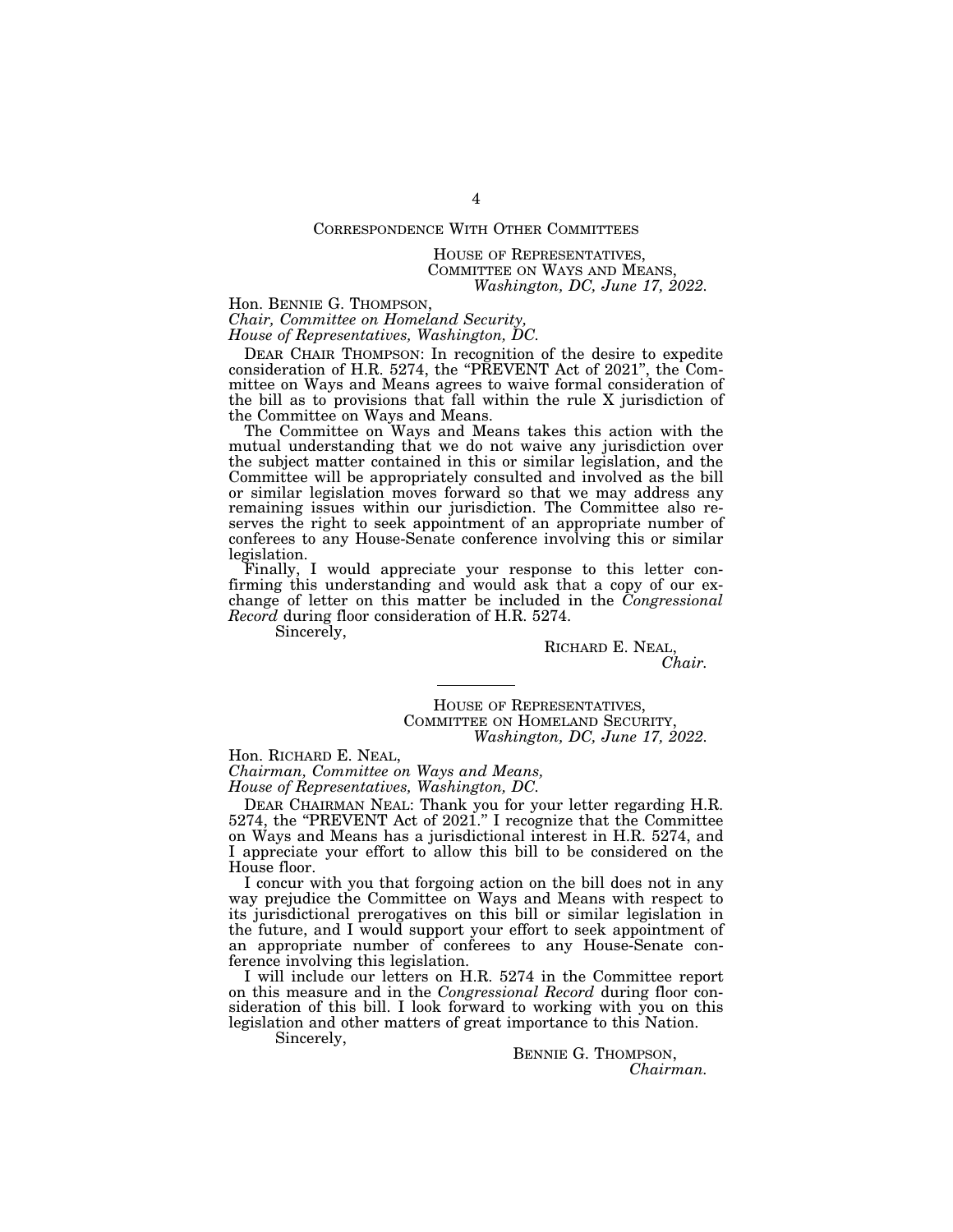# CONGRESSIONAL BUDGET OFFICE ESTIMATE NEW BUDGET AUTHORITY, ENTITLEMENT AUTHORITY, AND TAX EXPENDITURES

With respect to the requirements of clause  $3(c)(2)$  of rule XIII and section 308(a) of the Congressional Budget Act of 1974, and with respect to the requirements of clause  $3(c)(3)$  of rule XIII and section 402 of the Congressional Budget Act of 1974, the Committee has requested but not received from the Director of the Congressional Budget Office a statement as to whether this bill contains any new budget authority, spending authority, credit authority, or an increase or decrease in revenues or tax expenditures.

#### FEDERAL MANDATES STATEMENT

An estimate of Federal mandates prepared by the Director of the Congressional Budget Office pursuant to section 423 of the Unfunded Mandates Reform Act was not made available to the Committee in time for the filing of this report. The Chairman of the Committee shall cause such estimate to be printed in the *Congressional Record* upon its receipt by the Committee.

## DUPLICATIVE FEDERAL PROGRAMS

Pursuant to clause 3(c) of rule XIII, the Committee finds that H.R. 5274 does not contain any provision that establishes or reauthorizes a program known to be duplicative of another Federal program.

# STATEMENT OF GENERAL PERFORMANCE GOALS AND OBJECTIVES

Pursuant to clause 3(c)(4) of rule XIII, the objective of H.R. 5274 is to ensure CBP personnel are provided training on the use of containment devices to protect against accidental synthetic exposure to opioids and other potentially lethal substances. H.R. 5274 also requires the CBP Commissioner ensure that containment devices are available to CBP personnel at risk of secondary exposure to synthetic opiods.

## CONGRESSIONAL EARMARKS, LIMITED TAX BENEFITS, AND LIMITED TARIFF BENEFITS

In compliance with rule XXI, this bill, as reported, contains no congressional earmarks, limited tax benefits, or limited tariff benefits as defined in clause 9(d), 9(e), or 9(f) of rule XXI.

#### ADVISORY COMMITTEE STATEMENT

No advisory committees within the meaning of section 5(b) of the Federal Advisory Committee Act were created by this legislation.

# APPLICABILITY TO LEGISLATIVE BRANCH

The Committee finds that H.R. 5274 does not relate to the terms and conditions of employment or access to public services or accommodations within the meaning of section  $102(b)(3)$  of the Congressional Accountability Act.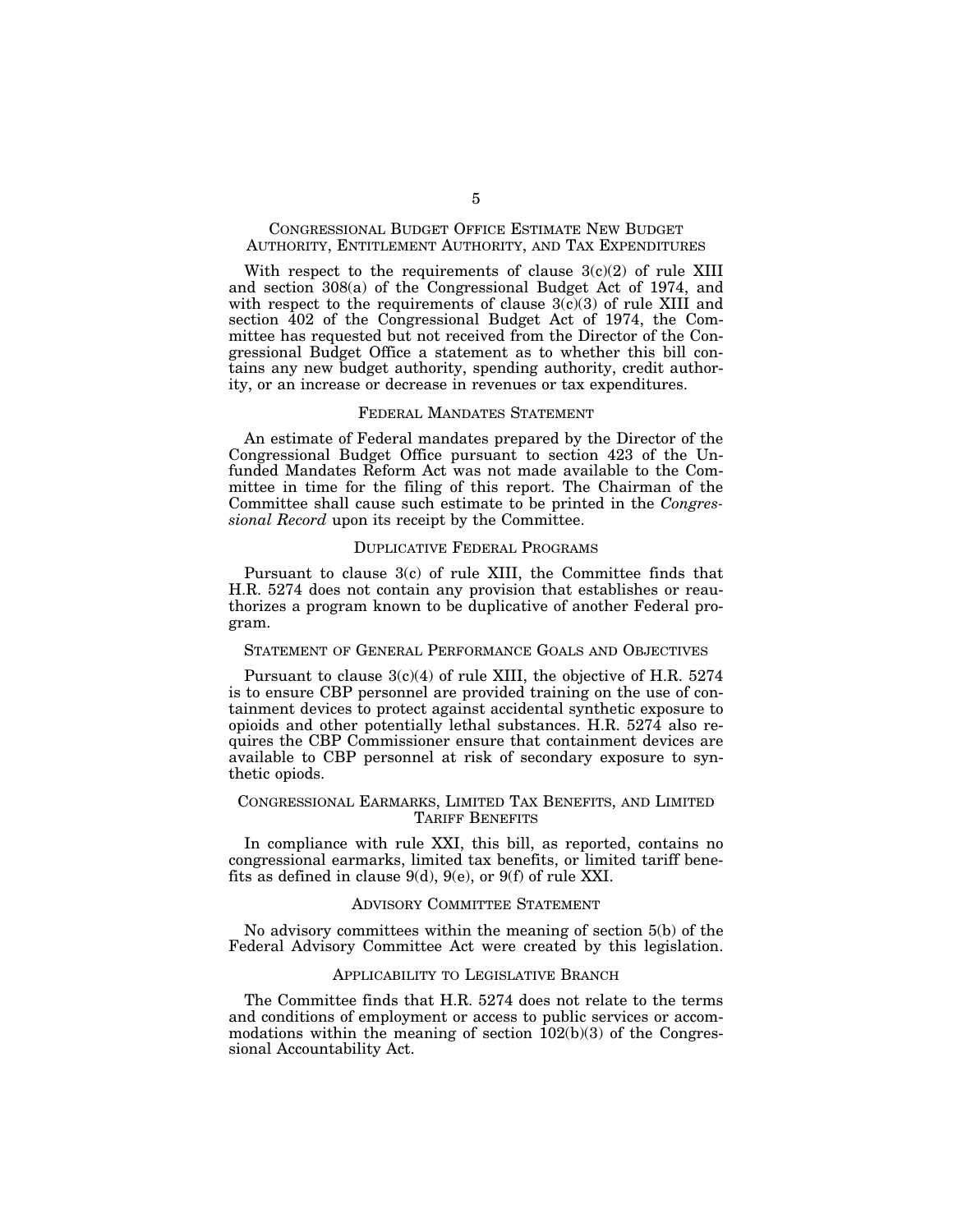#### SECTION-BY-SECTION ANALYSIS OF THE LEGISLATION

### *Section 1. Short title*

This section states that the Act may be cited as the "Prevent Exposure to Narcotics and Toxics Act of 2021'' or the ''PREVENT ACT of 2021''.

*Sec. 2. Providing training for U.S. Customs and Border Protection personnel on the use of containment devices to prevent secondary exposure to fentanyl and other potentially lethal substances* 

This section directs the CBP Commissioner to provide mandatory and recurrent training to CBP personnel on how to use containment devices to prevent secondary exposure to fentanyl and other potentially lethal substances. This section also requires the CBP Commissioner to ensure containment devices are available to all CBP officers, agents, other personnel, and canines at risk of accidental exposure to synthetic opioids.

# CHANGES IN EXISTING LAW MADE BY THE BILL, AS REPORTED

In compliance with clause 3(e) of rule XIII of the Rules of the House of Representatives, changes in existing law made by the bill, as reported, are shown as follows (existing law proposed to be omitted is enclosed in black brackets, new matter is printed in italics, and existing law in which no change is proposed is shown in roman):

# **HOMELAND SECURITY ACT OF 2002**  \* \* \* \* \* \* \*

# **TITLE IV—BORDER, MARITIME, AND TRANSPORTATION SECURITY**

\* \* \* \* \* \* \*

# **Subtitle B—U.S. Customs and Border Protection**

# \* \* \* \* \* \* \* **SEC. 416. PROTECTION AGAINST POTENTIAL SYNTHETIC OPIOID EX-POSURE.**

(a) IN GENERAL.—The Commissioner of U.S. Customs and Border Protection shall issue a policy that specifies effective protocols and procedures for the safe handling of potential synthetic opioids, including fentanyl, by U.S. Customs and Border Protection officers, agents, other personnel, and canines, and to reduce the risk of injury or death resulting from accidental exposure and enhance postexposure management.

(b) TRAINING.—

(1) IN GENERAL.—Together with the issuance of the policy described in subsection  $(a)$ , the Commissioner of U.S. Customs